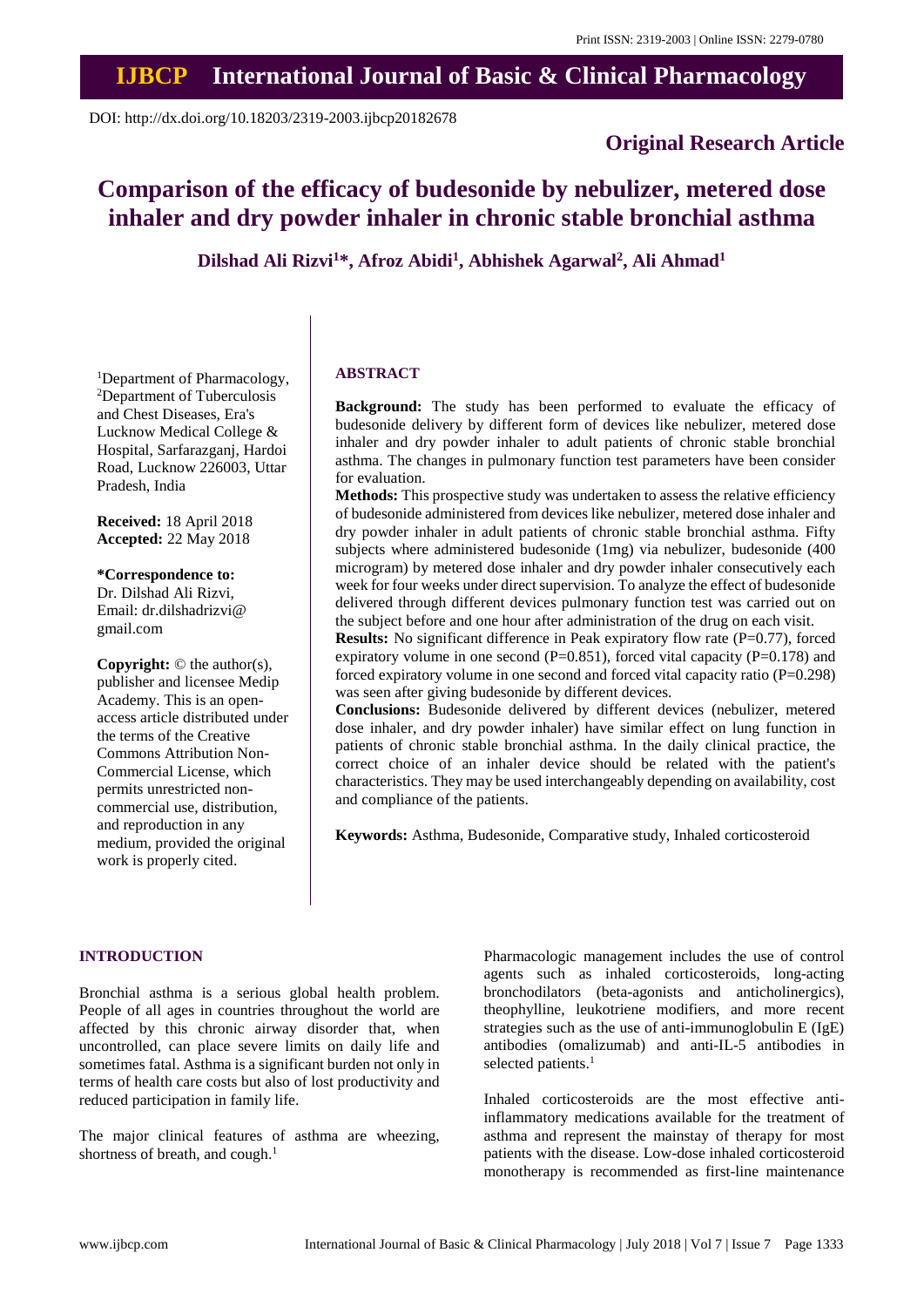therapy for most children and adults with asthma. Regular use of inhaled corticosteroid has been shown to reduce symptoms and exacerbations and improves lung function and quality of life. 2

Inhaled medications for asthma are available as pressurized metered dose inhaler, metered dose inhaler with spacer, breath-actuated metered dose inhaler, dry powder inhalers, soft mist inhalers and nebulized or wet aerosols. Inhaler devices differ in their efficacy of drug delivery to the lower respiratory tract, depending on the form of the devices, formulation of medication, particle size, velocity of the aerosol cloud or plume and ease with which device can be used by the majority of patients

The study has been performed to evaluate the efficacy of budesonide delivery by different form of devices like nebulizer, metered dose inhaler and dry powder inhaler to adult patients of chronic stable bronchial asthma. The changes in pulmonary function test parameters have been consider for evaluation.

#### **METHODS**

This prospective eighteen months study was conducted among clinically diagnosed patients of chronic stable bronchial asthma from out -patient department of Tuberculosis and Chest Diseases, Era's Lucknow Medical College and Hospital, Lucknow. Individuals of either sex aged 18 years and above, who were residents of the local area and had a history of bronchial asthma for at least 6 months comprised the study unit. Approval for the study from the Institutional ethical committee was obtained and written and informed consent from all patients was taken.

Sample size was calculated to be 36 on the basis of prior observations reported in a previous study using the formula: n-(σ<sub>1</sub><sup>2</sup> + σ<sub>2</sub><sup>2</sup>) (Z1-α/2+Z1-β)<sup>2</sup>/d<sup>2</sup> where σ1 =3.4, σ2=4.7, d=3.4, Z1-α/2=1.96, Z1-β=1.28, α=.05 and β=0.1 (power  $90\%$ ).<sup>3</sup> But assuming loss to follow up cases to be 30% (10% for each step), the initial recruitment was calculated to be 46 which was further rounded off to 50 cases.

The subjects fulfilling the following criteria were considered to be suffering from chronic stable bronchial asthma as stated by American Thoracic society 1987. 4

- History suggestive of bronchial asthma.
- No acute exacerbation within the past one month. (Exacerbations: - are episodes of progressive increase in shortness of breath, cough, wheezing, or chest tightness, or some combination of these symptoms
- No history of receiving any corticosteroid therapy for past one month.
- Baseline forced expiratory volume in one second  $(FEV<sub>1</sub>)$  less than 80% of predicted value.
- Increase in  $FEV_1$  equal or more than to 12% and peak expiratory flow rate (PEFR) equal or more than 20% of baseline value 15 minutes after bronchodilator

#### therapy.

Patients with past history of hypersensitivity to budesonide, history of treatment of asthma within four weeks prior to study were excluded. Pregnant and lactating females, subjects with hepatic, cardiac, renal and respiratory disorders and those with an upper respiratory tract or acute sinus infection within four weeks prior to enrollment were also excluded. Individuals with a smoking history of  $>10$  pack-years and those on immunotherapy who required a change in dosage regimen within 12 weeks prior to enrollment were also excluded.

#### *Study design*

All study subjects underwent pulmonary function tests before and after drug administration and received the following drugs.

- *First Visit (day-1):* Inhaled salbutomol 200mcg was administered to assess bronchodilator reversibility and to fulfil criteria of bronchial asthma.
- *Second visit (day-8):* Budesonide (Budecort) 1mg by nebulizer single (After one week) dose.
- *Third visit (day 15):* Budesonide (Budecort) 400mcg by metered dose (After another one week) inhaler single dose.
- *Fourth visit (day 22):* Budesonide (Budecort) 400mcg by dry powder (After another one week) inhaler single dose.

After a standardized initial evaluation, which include complete history, clinical examination, investigations, asthma symptom score and spirometry, patients were requested to follow up every week for 3 weeks. Each patient was given a card in which as needed salbutamol inhalation was mentioned by patients himself and patients were requested to bring the card along with them when they came after one week. Each patient was given a diary card to encircle asthma symptoms.

The severity of Asthma was assessed by symptom score as mentioned by P. Calverley et al, and included major complains of asthma i.e.

- 1. Shortness of breath,
- 2. Cough
- 3. Chest tightness
- 4. Night time awakening.

The individual score of above four parameters were added up to get the cumulative asthma score.<sup>5</sup>

Spirometric measurements were performed in department of Tuberculosis and Chest Diseases in Era's Lucknow Medical College and Hospital Lucknow. Spirometry was performed with standard techniques and evaluated for validity according to American Thoracic Society criteria.<sup>6</sup> The equipment used for spirometry was Medspiror by Medsystems Private Limited, Chandigargh.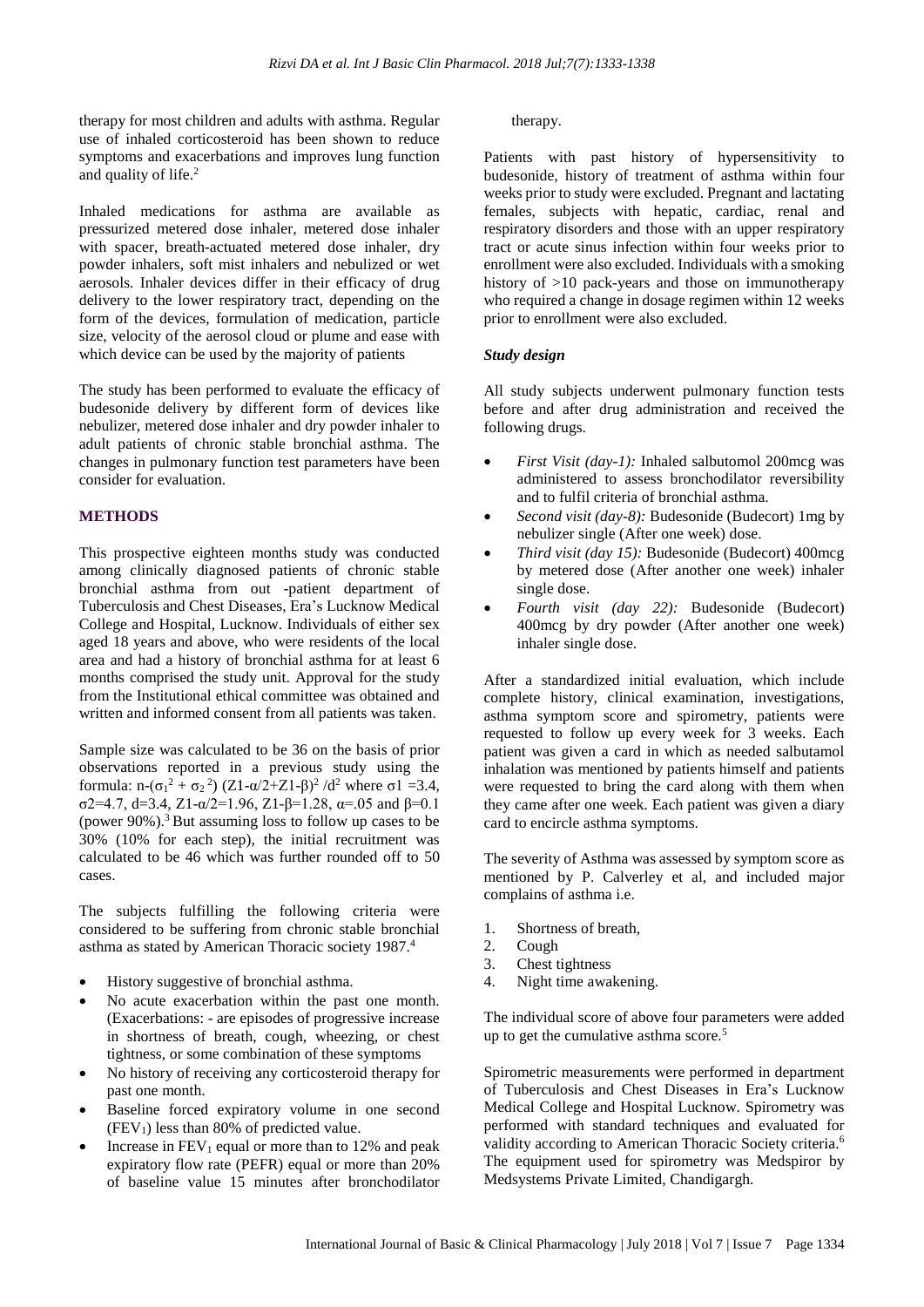At least three spirometry maneuvers were done and highest  $FEV<sub>1</sub>$  value was noted. Patients who had  $FEV<sub>1</sub>$ , less than 80% of predicted value were administered inhaled salbutamol 200mcg by nebulizer. 15 minutes after salbutomol administration spirometry was repeated and patient who had an increase of at least  $12\%$  absolute  $FEV<sub>1</sub>$ and at least 20% PEFR were labelled as suffering from bronchial asthma and enrolled in the study. Investigation reports including pre and post medication pulmonary function test (PFT) were collected. Patients fulfilling inclusion/exclusion criteria were enrolled in to the study. Pre and post medication pulmonary function test (PFT) reports were collected. Thus, in all, patients had to visit the department for 4 times including nomination, registration and 3 follow up visits.

Data entry and statistical analysis was done using statistically package of social science (SPSS) software (version 20.0). Paired "t" test, ANOVA and post hoc turkey's test were used. P values less than 0.05 were considered significant.

#### **RESULTS**

Initially 50 Patients were enrolled in the study out of

which, 3 did not turn up after second visit and 2 did not turn up after third visit. None of the Patients experienced an acute exacerbation of asthma during the study period thus finally 5 patents were excluded due to loss to follow up and the data of the remaining 45 subject (27 males and 18 females) were analysed 24 (53.3%) individuals were aged between 18-40 years 17 (37.7%) individuals were aged between 41-61 years and 4 (8.9%) individuals were agreed between 61-70 years. The mean age of the patients was found to be 42 years.

Mean asthma scores calculated from diary card entries varied between 1.97 to 2.09 on days of visits (Table 1). There was no significant difference in patient's asthma symptom score per week at day of 1, 8, 15 and 22 (P>0.05). Since there was no significant change in pulmonary function test parameters (before the giving budesonide) at week-2, week-3, week-4, which shows that the patients were suffering from chronic stable bronchial asthma and there was no significant modification in the disease process during the course of the study. No significant change in the asthma symptom scores and use of rescue medication during the study periods also shows that there was no acute exacerbation and the patients were stable (Table 1).

#### **Table 1: Asthma symptom score.**

|              |              | <b>Shortness of breath</b> | cough         | <b>Chest tightness</b> | <b>Night time awakening</b> | <b>Total</b>    |
|--------------|--------------|----------------------------|---------------|------------------------|-----------------------------|-----------------|
| Day-1        |              | $0.78 + 0.73$              | $0.68 + 0.63$ | $0.36 \pm 0.48$        | $0.26 + 0.44$               | $2.09 + 0.79$   |
| Day-8        |              | $0.73 \pm 0.62$            | $0.71 + 0.59$ | $0.40 \pm 0.49$        | $0.24 + 0.43$               | $2.08 \pm 0.70$ |
| Day- $15$    |              | $0.76 \pm 0.61$            | $0.64 + 0.57$ | $0.33+0.47$            | $0.24 + 0.43$               | $1.98 + 0.75$   |
| $Day-22$     |              | $0.73 \pm 0.57$            | $0.68 + 0.63$ | $0.33+0.47$            | $0.22 + 0.42$               | $1.97+0.72$     |
| <b>ANOVA</b> | $F=$         | 0.055                      | 0.161         | 0.179                  | 0.027                       | 0.289           |
|              | $P_{\equiv}$ | 0.983                      | 0.932         | 0.911                  | 0.994                       | 0.833           |

#### **Table 2: Effect on peak expiratory flow rate (PEFR) (Predicted %) after giving Budesonide by different devices.**

|                               |      | Pre-<br>treatment<br>$(Mean \pm SD)$ | <b>Post</b><br>treatment<br>$(Mean \pm SD)$ | $\frac{0}{0}$<br><b>Changes</b> |
|-------------------------------|------|--------------------------------------|---------------------------------------------|---------------------------------|
| Nebulizer                     |      | $39.71 + 4.03$                       | $43.49 + 3.76$                              | $9.72 + 3.39$                   |
| Metered Dose<br>Inhaler (MDI) |      | $40.33 \pm 4.11$                     | $43.04 + 4.18$                              | $6.79 + 2.01$                   |
| Dry powder<br>Inhaler (DPI)   |      | $40.18 + 3.59$                       | $43.01 + 3.13$                              | $9.11 + 3.28$                   |
| <b>ANOVA</b>                  | $F=$ | 0.341                                | 0.262                                       |                                 |
|                               | $P=$ | 0.712                                | 0.77                                        |                                 |

Pre-treatment values of peak expiratory flow rate varied between 32-48%, 33-51%, 35-50% before giving budesonide by nebulizer (week-2), metered dose inhaler (week-3) and dry powder inhaler (week-4) respectively. There was no significant difference in PEFR values at week 2, 3, and 4, before giving the drug by different devices (P>0.05) (Table 2).

#### **Table 3: Effect on forced expiratory volume in 1 second (FEV1) (predicted %) after giving Budesonide by different devices.**

|                               |      | Pre-<br>treatment<br>$(Mean \pm SD)$ | <b>Post</b><br>treatment<br>$(Mean \pm SD)$ | $\frac{0}{0}$<br>changes |
|-------------------------------|------|--------------------------------------|---------------------------------------------|--------------------------|
| Nebulizer                     |      | $67.36 \pm 2.97$                     | $72.58 \pm 3.37$                            | $7.78 \pm 3.39$          |
| Metered Dose<br>Inhaler (MDI) |      | $67.42 + 4.81$                       | 72.13+4.79                                  | $7.02 + 2.21$            |
| Dry powder<br>Inhaler (DPI)   |      | 68.18+4.78                           | 72.16+4.96                                  | $5.85 \pm 1.70$          |
| <b>ANOVA</b>                  | $F=$ | 0.572                                | 0.161                                       |                          |
|                               |      | 0.566                                | 0.851                                       |                          |

Pre-treatment values of forced expiratory volume in 1 second varied between 61-74%, 60-77%, 62-75% and 58- 77% before giving budesonide by nebulizer (week-2), metered dose inhaler (week-3), and dry powder inhaler (week-4) respectively. There was no significant difference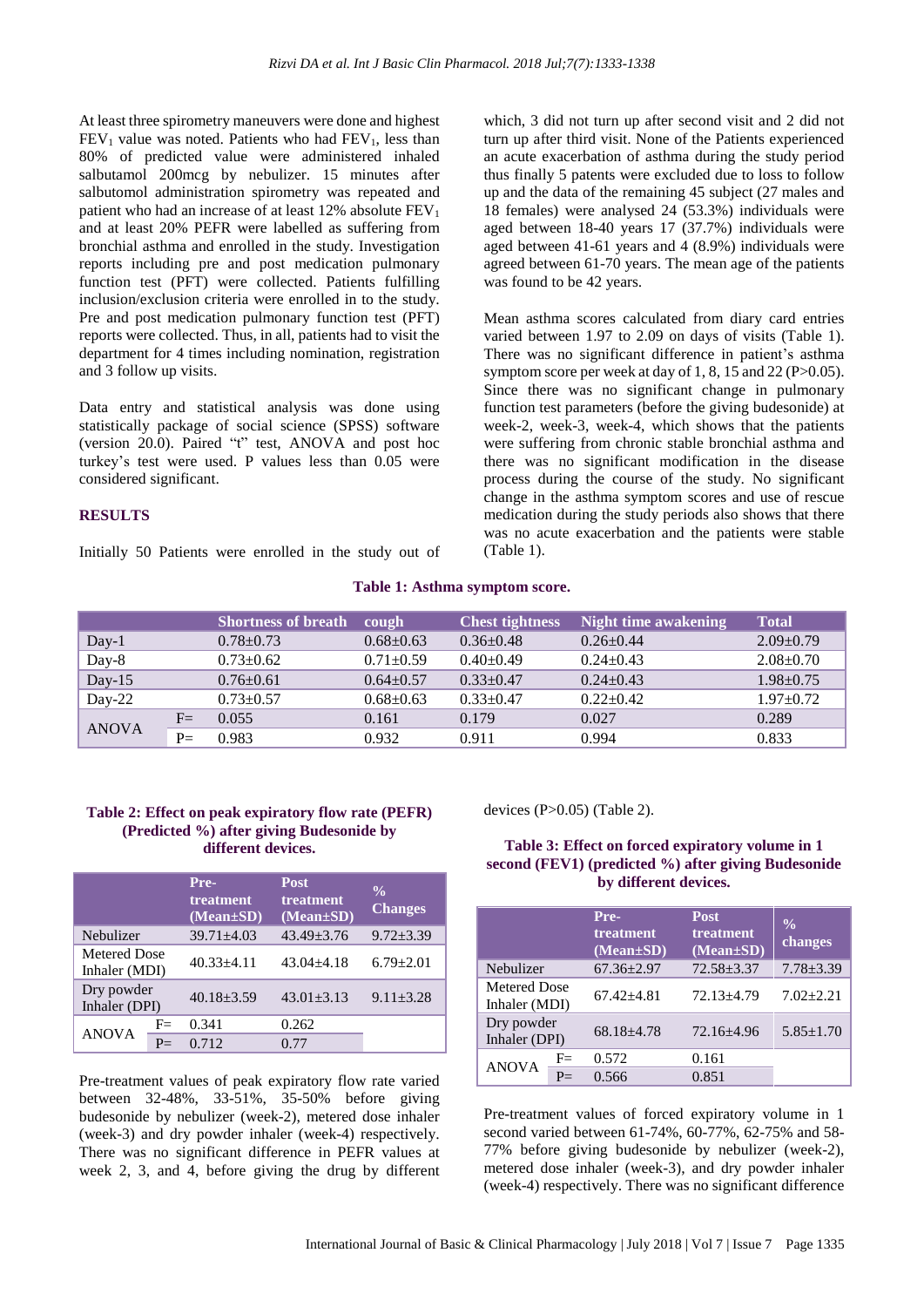in FEV1 values at week 2, 3 and4 before giving the drug by different devices (P>0.05) (Table 3).

Pre-treatment values of forced vital capacity varied between 81-97%, 82-101% and 84-102% before giving budesonide by nebulizer (week-2), metered dose inhaler (week- 3), and dry powder inhaler (week-4) respectively. There was no significant difference in FVC values at week 2, 3, and 4 before giving the drug by different devices (P>0.05) (Table 4).

#### **Table 4: Effect on forced vital capacity (FVC) (predicted %) after giving Budesonide by different devices.**

|                               |      | Pre-<br>treatment<br>$(Mean \pm SD)$ | <b>Post</b><br>treatment<br>$(Mean \pm SD)$ | $\frac{0}{0}$<br>changes |
|-------------------------------|------|--------------------------------------|---------------------------------------------|--------------------------|
| Nebulizer                     |      | $90.64 + 3.94$                       | $95.67 + 4.59$                              | $5.55 + 2.43$            |
| Metered Dose<br>Inhaler (MDI) |      | $90.33 + 4.89$                       | $94.20 + 5.39$                              | $4.27 + 1.73$            |
| Dry powder<br>Inhaler (DPI)   |      | $92.36 + 5.45$                       | $96.11 + 5.98$                              | $4.06 \pm 1.67$          |
| <b>ANOVA</b>                  | $F=$ | 2.595                                | 1.747                                       |                          |
|                               | $P=$ | 0.078                                | 0.178                                       |                          |

Pre-treatment values of FEV1/FVC varied between 0.67 - 0.83%, 0.72-0.84% and 0.65-0.83% before giving budesonide by nebulizer (week-2), metered dose inhaler (week-3), and dry powder inhaler (week-4) respectively. There was no significant difference in FEV1/FVC values at week 2, 3, and 4, before giving the drug by different devices (P>0.05) (Table 5).

**Table 5: Effect on FEV1/FVC (predicted %) after giving Budesonide by different devices.**

|                               |              | Pre-<br>treatment<br>$(Mean \pm SD)$ | <b>Post</b><br>treatment<br>$(Mean \pm SD)$ | $\frac{0}{0}$<br>changes |
|-------------------------------|--------------|--------------------------------------|---------------------------------------------|--------------------------|
| Nebulizer                     |              | $0.74 + 0.03$                        | $0.76 + 0.04$                               | $2.11 \pm 1.14$          |
| Metered Dose<br>Inhaler (MDI) |              | $0.75 + 0.03$                        | $0.76 + 0.03$                               | $2.63 + 1.61$            |
| Dry powder<br>Inhaler (DPI)   |              | $0.73 + 0.04$                        | $0.75 + 0.04$                               | $1.73 + 1.03$            |
| <b>ANOVA</b>                  | $F=$         | 4.412                                | 1.22                                        |                          |
|                               | $P_{\equiv}$ | 0.014                                | 0.298                                       |                          |

One hour after giving budesonide by nebulizer (week-2), metered dose inhaler (week-3),) and dry powder inhaler (week-4) there was highly significant increase in PEFR (P<0.001), FEV1 (P<0.001), FVC (P<0.001) and FEV1/FVC (P<0.001),

The percentage change in PEFR was highest after giving budesonide by nebulizer (38-50%) by dry powder inhaler (34-50%), and metered dose inhaler (36-50%). However, there was no significant difference in the PEFR after giving budesonide by any of the devices (P>0.05).

The post treatment values of FEV1 ranged between 67 - 82%, 64-83% and 65-79% for nebulizer metered dose inhaler, and dry powder inhaler respectively, the difference being statistically insignificant (P>0.05).

The percentage change in FVC ranged between 88-104%, 87-105% and 86-106% by nebulizer, metered dose inhaler, and dry powder inhaler respectively, the difference being statistically insignificant (P>0.05).

The percentage change in FEV1/FVC ranged between 0.69-0.84%, 0.71-0.85 and 0.67-0.84% by nebulizer, metered dose inhaler and dry powder inhaler respectively, the difference being statistically insignificant  $(P>0.05)$ .

The pulmonary function parameters showed a highly significant increase one hour after giving budesonide by any of the devices evaluated. There was no significant difference in post treatment values of peak expiratory flow rate (P=0.77), forced expiratory volume in one second  $(P=0.95)$ , forced vital capacity  $(P=0.24)$  and forced expiratory volume in one second and forced vital capacity ratio  $(P=0.22)$  after giving budesonide by nebulizer, metered dose inhaler and dry powder inhaler respectively at day 8, 15 and 22. This shows a similar efficacy of budesonide delivered via the different devices studied.

#### **DISCUSSION**

As per the literature review we have not come across any Indian study comparing clinical efficacy of budesonide delivered via nebulizer, meter dose inhaler and dry powder inhaler in patients of chronic stable bronchial asthma. In this study we have tried to compare the effect of budesonide delivered via nebulizer, metered dose inhaler, and by dry powder inhaler on lung functions and proclaim that these devices have a similar effect on the lung function in patients of chronic stable bronchial asthma. Higher incidence of chronic stable bronchial asthma was found among those aged between 18 to 40 years in this study.<sup>7</sup> These finding corroborates with the results of previous surveys which show that bronchial asthma occurs in all ages with one half cases occurring before age of 10 years and another third before age 40 years. Out of 45 patients enrolled the majority (60%) were males in the current study. Previous studies however have shown that in adulthood prevalence of asthma is greater in women than men, reason for which is not clear.<sup>8</sup> The reason for higher enrollment of males in this study is partly due to exclusion of pregnant and lactating women and partly due to the larger male and female sex ratio as per Census.<sup>9</sup> One hour after giving budesonide by nebulizer (week-2), metered dose inhaler (week-3), and dry powder inhaler (week-4) there was highly significant increase in PEFR in this study. The percentage change in peak expiratory flow rate was  $9.27\pm3.39$  with nebulizer,  $6.79\pm2.01$  with metered dose inhaler, and 9.11±3.28 with dry powder inhaler. Edinger et al, demonstrated that the PEFR predicted percentage increased from 42 to 56% after a single dose of budesonide given by nebulizer although the change was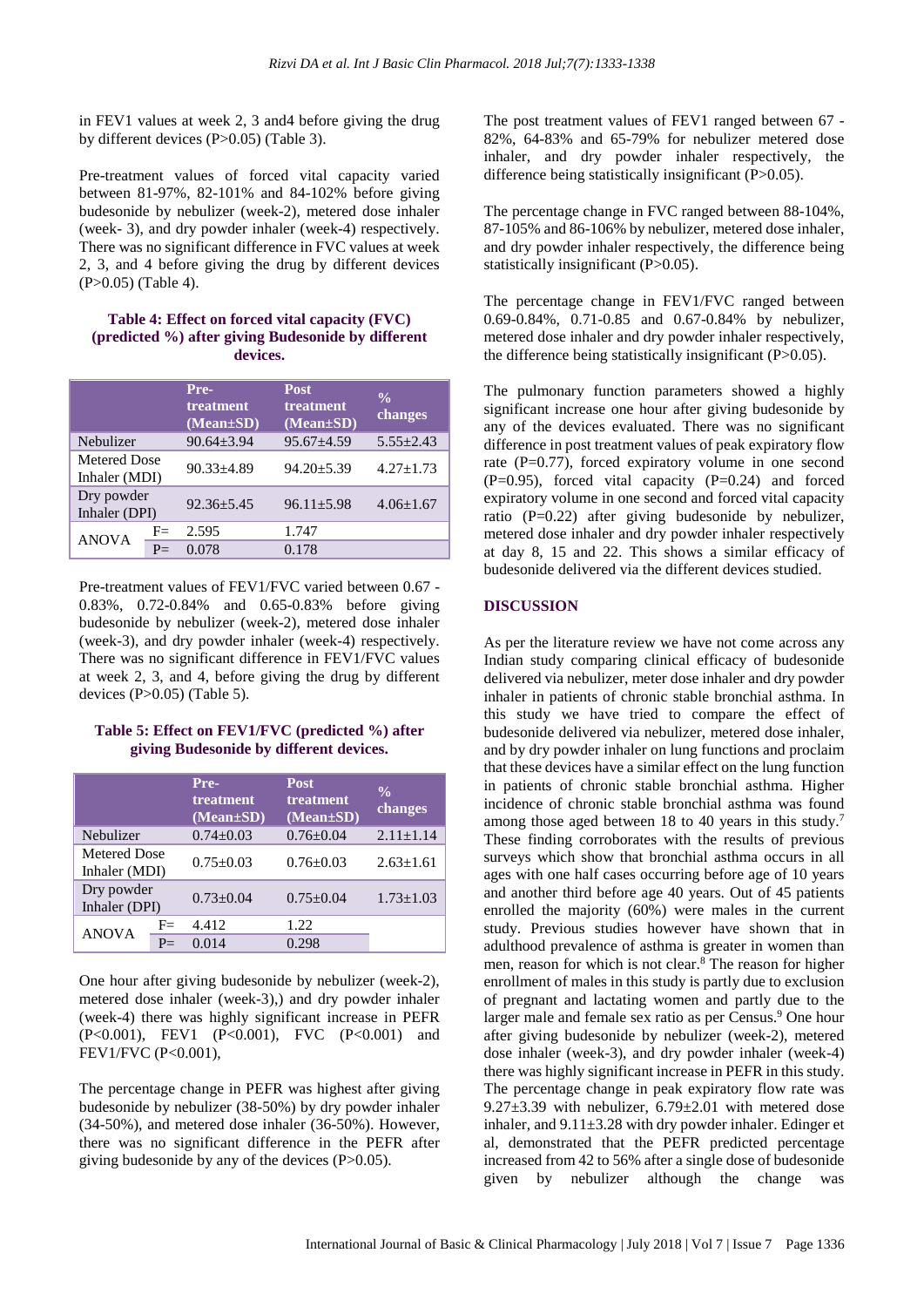insignificant.<sup>10</sup> This can be attributed to the smaller sample size (16 patients) and higher proportion of females (Female: male ratio=13:3) in their study. The effect of gender on response to inhaled corticosteroid in patients of asthma needs to be explored. Donald in his study shown the use of dry powder inhaler where it was found that peak inspiratory flow rate was sub optimal (less than 60 liters/minute). It was concluded that if the peak inspiratory flow rate is less than 60 liters/minute, the patient may not achieve optimal clinical benefit and a different delivery system, such as a metered-dose or soft-mist inhaler or nebulized therapy, should be considered.<sup>11</sup>

Several studies have demonstrated an increase in peak expiratory flow rate after giving budesonide by nebulizer, metered dose inhaler, metered dose inhaler with spacer and dry powder inhaler over a period of 1 to 12 weeks.<sup>12-16</sup> No significant difference in the PEFR was found after giving budesonide by any of the different devices used in this study which is in agreement with the study of Bisgaard et al, that compared the effect of budesonide given as nebulized suspension verses metered dose inhaler in adult asthmatics.<sup>12</sup> Spirometry at their clinic revealed no statistically significant difference between the treatments. Effect of 1mg budesonide by nebulizer was significantly more than that of budesonide by metered dose inhaler plus spacer only in evening peak expiratory flow rate. Engel et al, also demonstrated that there was no significant difference in peak expiratory flow rate at clinic and evening peak exploratory flow rate after giving budesonide by metered dose inhaler or dry powder inhaler, however morning peak expiratory flow rate found from patient's diaries showed significantly higher values in the group receiving budesonide through dry powder inhaler.<sup>13</sup> Reason of different effects of delivery devices on morning evening peak expiratory flow rate needs to be further investigated. One hour after giving budesonide by nebulizer (week-2), metered dose inhaler (week-3), and dry powder inhaler (week-4) there was a highly significant increase in FEV1 in this study. Kerwin et al, observed a significant increase in FEV1 when budesonide was given by dry powder inhaler as compared to placebo.<sup>13</sup> There was no significant difference found in the FEV1 after giving budesonide by any of the devices used in this study. Engel et al, compared inhaled budesonide delivered either via pressurized metered dose inhaler or turbuhaler and found that there was no significant difference in FEV1 between the two treatments. Bisgaard et al, compared the efficacy of budesonide as a nebulized suspension versus pressurized metered dose inhaler in adult asthmatics and revealed no statistically significant difference between the treatments.12.13 One hour after giving budesonide by nebulizer (week-2), metered dose inhaler (week-3), dry powder inhaler (week-4) forced vital capacity also increased significantly. Although the percentage change in forced vital capacity was highest with nebulizer, followed by metered dose inhaler, and dry powder inhaler but there was no significant difference in the FVC after giving budesonide by any of the devices. Engel et al, compared inhaled budesonide delivered via pressurized metered dose inhaler and turbuhaler and found no statistically significant differences in FVC. Mario Cazzola et al, studied Onset of action of budesonide/formoterol (BF) Spiromax DPI compared with budesonide/formoterol Turbuhaler DPI in patients with COPD and found that there was rapid onset of action of formoterol when combined with budesonide in patients with COPD and indicates that the onset of bronchodilation induced by BF Spiromax isfaster than that elicited by BF Turbuhaler. Intriguingly, BF Spiromax elicited also a greater increase in FEV1 when compared with BF Turbuhaler.<sup>13,17</sup> One hour after giving budesonide by nebulizer (week-2), metered dose inhaler (week-3), and dry powder inhaler (week-4) there was highly significant increase in forced expiratory volume in one second and forced vital capacity ratio (FEV1/FVC). There was no significant difference found in the FEV1/FVC after giving budesonide by any of the devices. Previous studies on inhaled budesonide by different devices in patients of chronic stable bronchial asthma have not reported the effect on FEV1/FVC. The present study found no significant differences on spirometric variables after giving budesonide via nebulizer, metered dose inhaler, and dry powder inhaler.

In the daily clinical practice, the correct choice of an inhaler device should be related with the patient's characteristics. 18,19 The patient's age, cognitive status, visual acuity, manual dexterity and strength, and ability to coordinate actuation of the inhaler with inhalation may be as important as disease severity in determining the appropriate approach to delivery of medication. For several patients, using a nebulizer alone or in addition to a pMDI or a DPI provides an easy-to-use and cost-effective therapy. 17,18

#### **ACKNOWLEDGEMENTS**

The authors are thankful to Prof. Dr. Ali Ahmad, (HOD, Department of Pharmacology, Era's Lucknow Medical College Lucknow) for his utmost help and guidance and Dr. Zeeshan Haider Zaidi Lecturer/statistician, Department of Community Medicine, Era's Lucknow Medical College Lucknow for his expert help in statistical analysis.

*Funding: No funding sources Conflict of interest: None declared Ethical approval: The study was approved by the Institutional Ethics Committee*

#### **REFERENCES**

- 1. Morris MJ. Asthma Treatment and Management. Available at: at: http://emedicine.medscape.com/article/296301 treatment Updated: Jun 16, 2016
- 2. Harold K, Mazza J. Practical guide for allergy and immunology in Canada. Allergy, Asthma and clinical Immunology. 2011;7(1): S2(suppl-II).